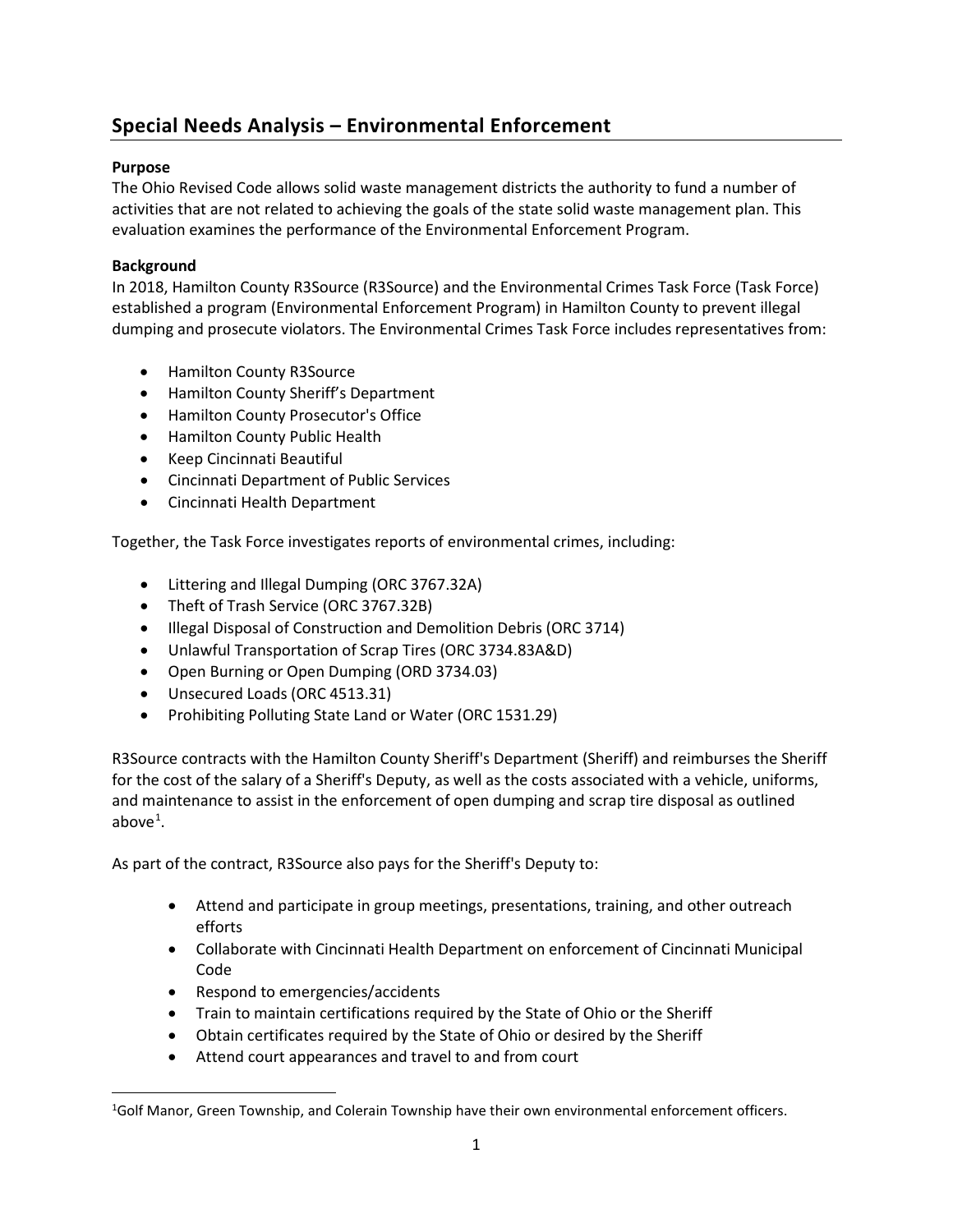- Take vacation time, sick holidays, and personal days
- Work on and assist Hamilton County Public Health (HCPH) staff with environmental crimes such as escorting staff during inspections, serving warrants, and water quality dumping/environmental health nuisance complaints<sup>[2](#page-1-0)</sup>

Each month, the Sheriff provides R3Source with an invoice certifying the amount due for services provided and expenses incurred. The monthly submittal also includes a report detailing the following activities:

- Investigations conducted, including the type of investigation
- Mapping coordinates to visually present complaint locations
- Inspections of tire retail stores
- Felony arrests
- Illegal scrap tire transporters arrested
- Misdemeanor arrests
- Felony convictions
- Misdemeanor convictions

## **Process**

Hamilton County individuals who see an illegal dump or pile of tires in Hamilton County, Ohio, complete a Citizen Tip Form for the Environmental Enforcement Deputy to investigate. Citizens can find the Tip Form on the R3Source website and FixIt Cincy app. They can also submit a tip by phone at 513-946-7788. Law enforcement, municipalities, townships, or health departments can fill out an additional form called the Environmental Enforcement Referral Form.

Suppose an investigation shows that an individual or business violated a relevant provision of ORC Chapter 3734. The deputy will either work with the entity to resolve the situation or issue a notice of violation. After two warnings, the Sheriff will cite the entity for either a misdemeanor or felony violation. The Hamilton County Municipal Court, Criminal Housing, hears these cases, where one judge is assigned to all environmental enforcement cases, currently Judge Bouchard. Hamilton County does not dedicate prosecutors to environmental enforcement cases. The City of Cincinnati appoints a dedicated solicitor for several months and then rotates the solicitor. Currently, fines remain with the court to recover its costs. However, there may be an opportunity to allocate some portion of fines to the Environmental Enforcement Program.

# **Complaints, Citations, and Convictions**

Table H-1 shows the number of complaints during 2020.

| Table H-1, 2020 Case Breakdown          |                   |  |  |
|-----------------------------------------|-------------------|--|--|
| <b>CASES</b>                            | <b>NUMBER OF</b>  |  |  |
|                                         | <b>COMPLAINTS</b> |  |  |
| <b>Total Cases Received</b>             | 227               |  |  |
| <b>Total Solid Waste Cases Received</b> | 173               |  |  |
| <b>Health Department Referrals</b>      | 25                |  |  |
| <b>Total Cases Investigated</b>         | 104               |  |  |

<span id="page-1-0"></span><sup>2</sup> HCPH reimburses R3Source for all enforcement not related to solid waste.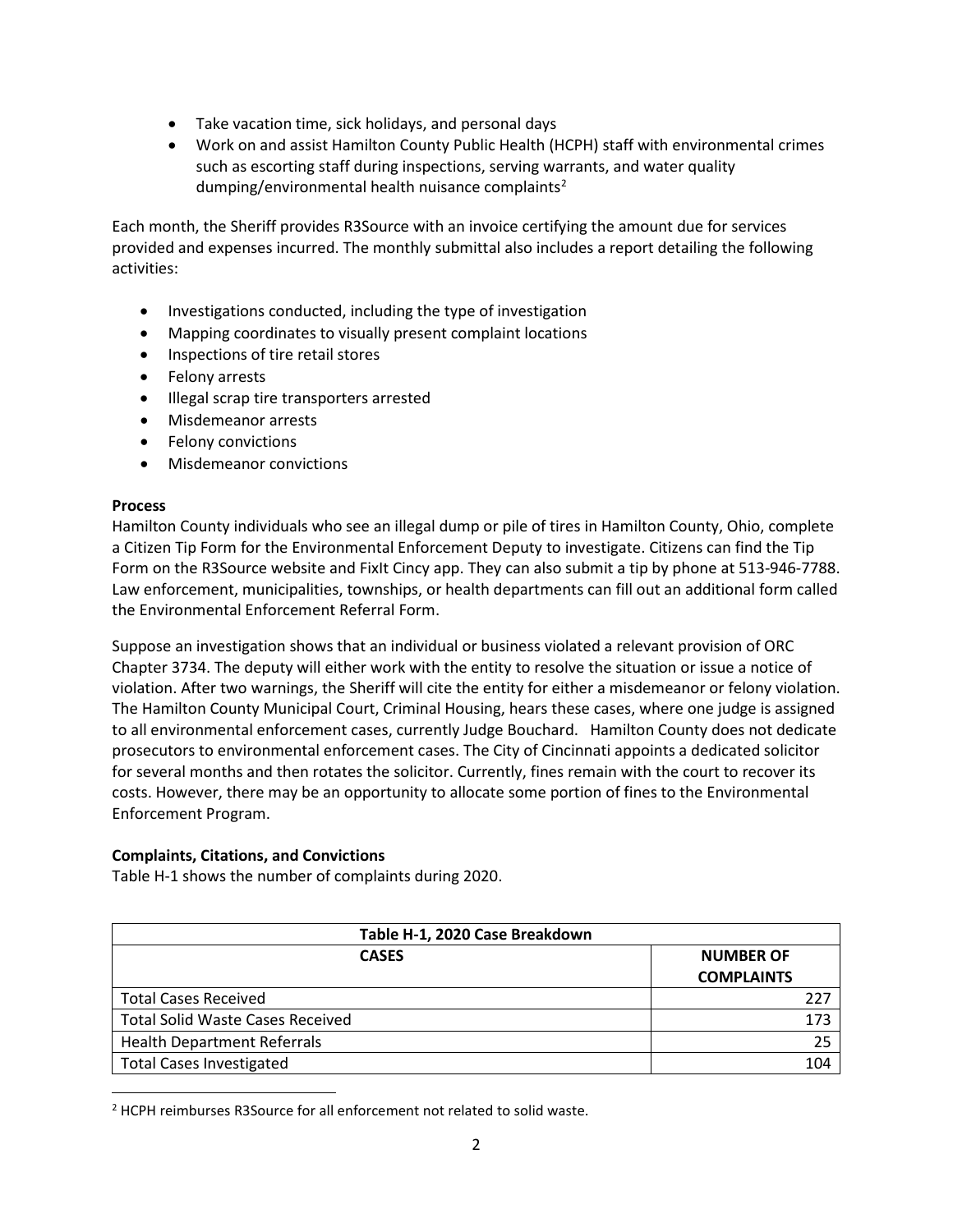| Table H-1, 2020 Case Breakdown                            |                                       |  |  |  |  |
|-----------------------------------------------------------|---------------------------------------|--|--|--|--|
| <b>CASES</b>                                              | <b>NUMBER OF</b><br><b>COMPLAINTS</b> |  |  |  |  |
| Inspections at Tire Retails Stores <sup>3</sup>           | 2                                     |  |  |  |  |
| Cases Dealt With and Resolved after Initial Investigation | 46                                    |  |  |  |  |
| Warnings                                                  | 12                                    |  |  |  |  |
| Clean-Ups                                                 | 12                                    |  |  |  |  |
| Reports/Citations                                         | 62                                    |  |  |  |  |
| Warrants/Recites                                          | 5                                     |  |  |  |  |
| <b>Misdemeanor Arrests</b>                                | 35                                    |  |  |  |  |
| <b>Misdemeanor Convictions</b>                            | 24                                    |  |  |  |  |
| <b>Felony Arrests</b>                                     | 5                                     |  |  |  |  |
| <b>Felony Convictions</b>                                 | 0                                     |  |  |  |  |
| <b>Traffic Citations</b>                                  | 0                                     |  |  |  |  |
| <b>Court Appearances</b>                                  | 33                                    |  |  |  |  |

As Table H-1 shows, over 75% of complaints the Sheriff received were solid-waste oriented. The other complaints were mainly wastewater-related. Concerning the ratio of complaints received versus investigated, Figure H-1 shows this ratio decreasing since the program's inception. This decline does not indicate a lack of interest or responsiveness; instead, the vetting procedure for investigating complaints has become more refined, making the program more efficient.





Another metric that R3Source reviewed to assess program efficiency is the ratio of misdemeanor arrests to convictions. Figure H-2 shows this ratio increased from 19% in 2018 to almost 70% in 2020, with a high of 96% in 2019.

<span id="page-2-0"></span><sup>&</sup>lt;sup>3</sup> Tire store violations not tracked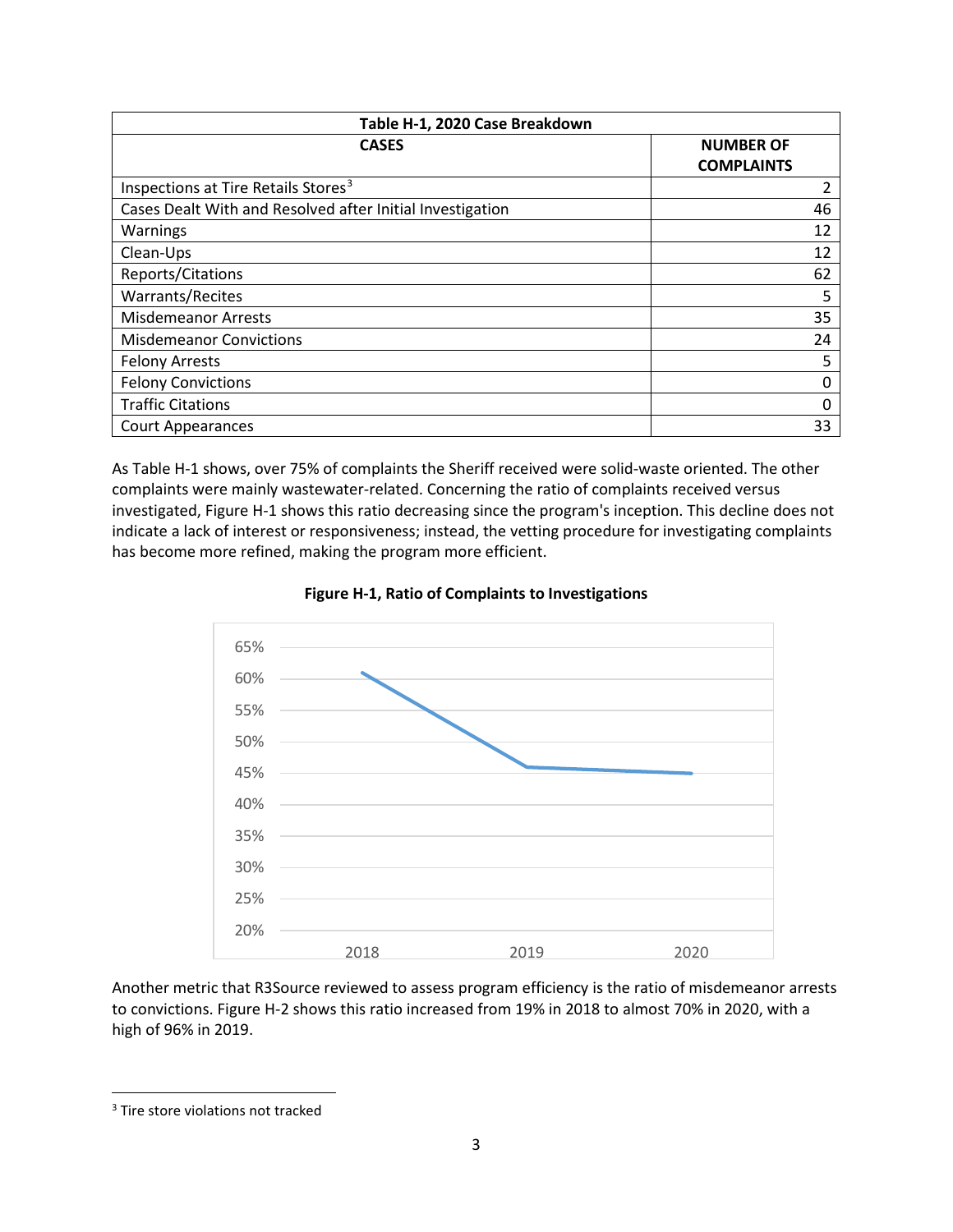

**Figure H-2, Ratio of Misdemeanor Arrests to Convictions**

The program's performance metric that did not experience improvement was the ratio of felony arrests to convictions. To date, no felony arrests have resulted in a conviction. Figure H-3 shows the annual number of felony arrests since the program's inception.



**Figure H-3, Felony Arrests**

Conditions that could classify an open dumping violation as a felony include:

- Dumping more than one cubic yard of material
- Third offense
- Leaving more than ten tires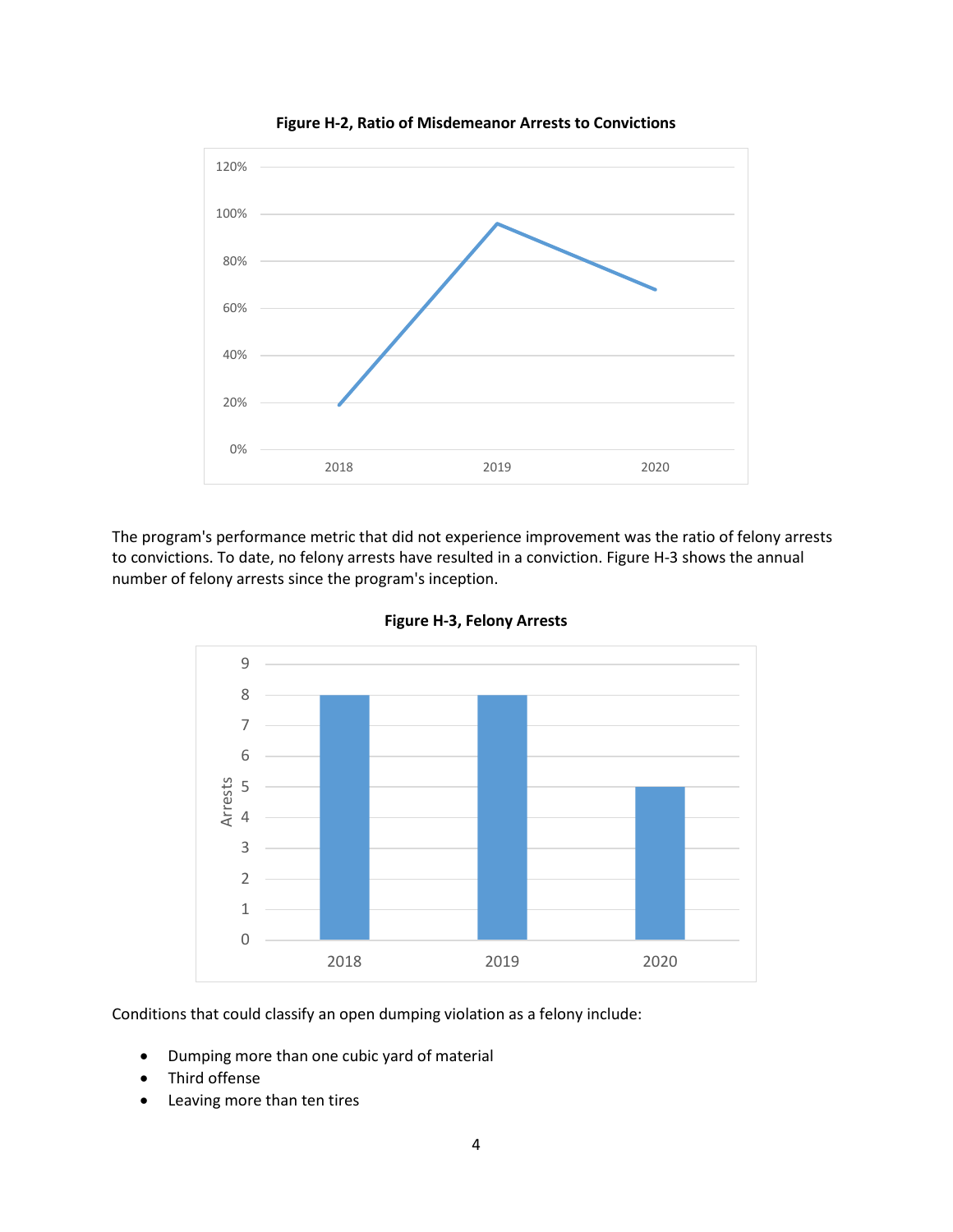• Open burning

ORC 373 reads, "Whoever recklessly violates section 3734.03 is guilty of a felony and shall be fined at least ten thousand dollars, but not more than twenty-five thousand dollars, or imprisoned for at least two years, but not more than four years, or both."

## **Complaints by Jurisdiction**

Table H-2 presents the most significant number of complaints by Hamilton County jurisdiction.

| Table H-2, Complaints by Jurisdiction |        |                  |               |                    |                  |                     |                  |                    |
|---------------------------------------|--------|------------------|---------------|--------------------|------------------|---------------------|------------------|--------------------|
| Year                                  | Cinti. | Colerain<br>TWP. | Green<br>TWP. | Lincoln<br>Heights | Anderson<br>TWP. | Springfield<br>TWP. | Columbia<br>TWP. | Whitewater<br>TWP. |
| 2018                                  | 55%    | 9%               | 6%            | 4%                 | 3%               | 2%                  | 3%               | 2%                 |
| 2019                                  | 77%    | 9%               | 1%            | 0%                 | 2%               | 2%                  | 0%               | 4%                 |
| 2020                                  | 77%    | 13%              | 2%            | 1%                 | 1%               | 1%                  | 1%               | 1%                 |

Table H-2 shows that the City of Cincinnati accounts for the most complaints on a percentage basis and that this percentage is increasing. Approximately 301,000 people live in Cincinnati, representing about 38% of Hamilton County's population but Cincinnati accounts for 77% of the complaints. Table H-2 also shows that the townships generate the majority of the other complaints. On a population basis, Colerain Township is the largest township, and approximately 59,400 people live there, representing 7% of Hamilton County's population.

#### **Ohio Benchmarking**

As part of the program evaluation, the following Ohio individuals/solid waste districts about their environmental enforcement programs were contacted.

- Andrew Booker, Solid Waste Authority of Central Ohio (SWACO)
- John Minear and Chris Hoffman, Montgomery County Solid Waste District
- Chuck Bauer, Clark County Solid Waste District
- Beth Biggens-Ramer, Cuyahoga County Solid Waste District

#### **SWACO**

Similar to Hamilton County, SWACO has an online system and telephone hotline to report open dumping and littering, typically receiving more than 100 complaints per month. SWACO pays the salary of a sheriff's deputy, prosecutor, and administrator. The administrator works for the City of Columbus Refuse Department. SWACO also pays for advertising and annually allocates \$4,000 to the vehicle. If people provide a license plate with the complaint, the sheriff will send a warning letter. In 2020, the City of Columbus amended Title 13, which governs the storage, collection, transportation, and disposal of waste in Columbus. Columbus funds five dedicated solid waste investigators who have the authority to file criminal charges against violators. Before the changes, the Title 13 language about criminal violations was not very strong. The new language provides solid waste investigators with more direction and authority for criminal violations and allows them to issue civil penalties. Columbus has a dedicated district attorney. During the last several years, the conviction rate in Columbus averaged approximately 50%. The level of program commitment amongst the townships varies.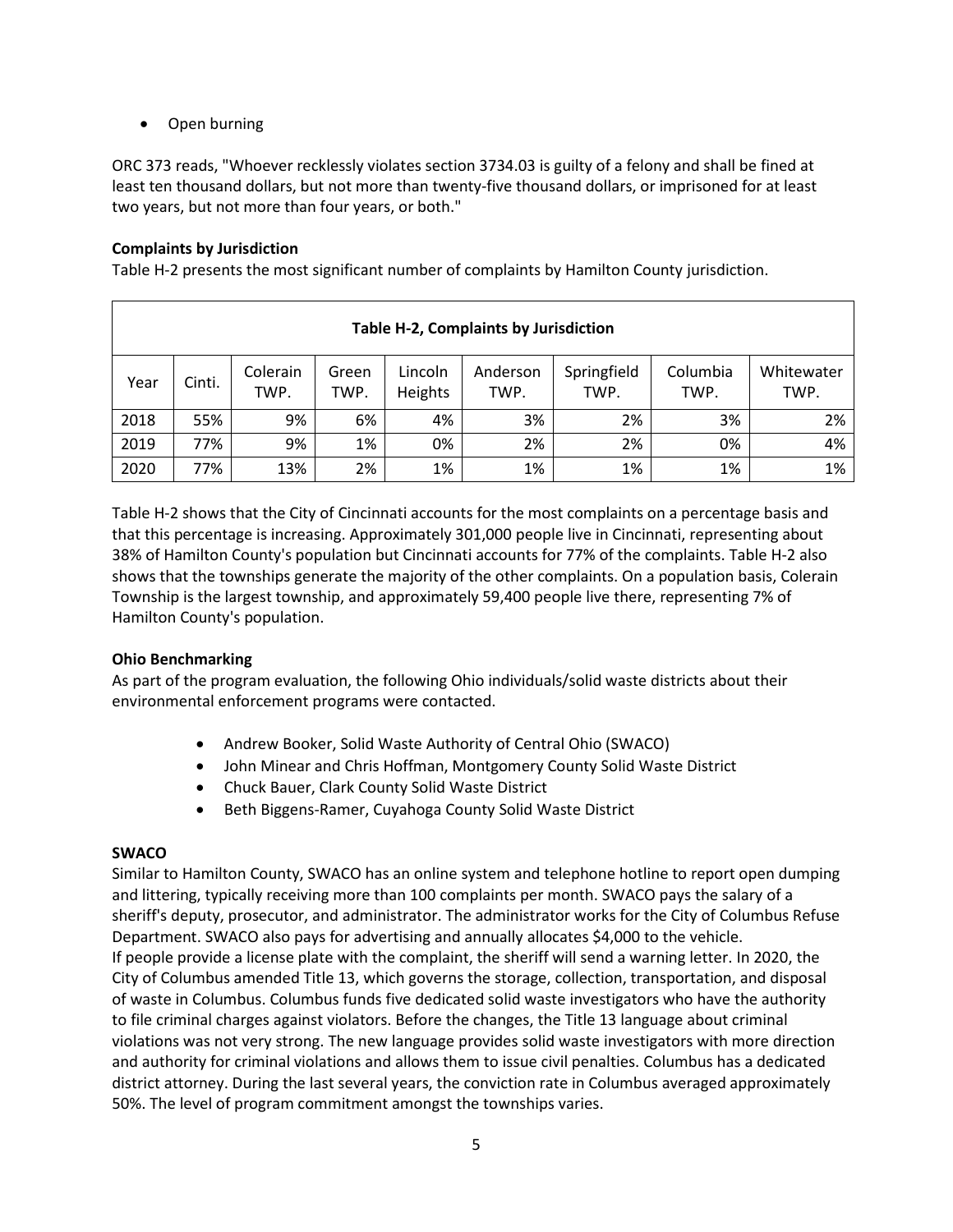Another program challenge is having the deputy and refuse inspectors submit detailed reports, which some perceive as busywork. Currently, the deputy meets with SWACO once a week.

#### **Montgomery County Solid Waste District**

Montgomery County Solid Waste District (Montgomery County SWD) contracts with two deputies to support environmental enforcement and beautification. The Montgomery County SWD has a three-year memorandum of understanding and fully funds both positions (salary/benefits). The sheriff's department provides cars, equipment, and training. The Montgomery County SWD also coordinates an inmate program to provide roadside litter collection throughout the County.

Montgomery County SWD awarded grant funds to the City of Dayton (Public Works) for 60 ReConyx HyperFire cameras to utilize in dumping hot spots within the City. Dayton contacts the Montgomery County Environmental Crimes Deputy once they obtain photographic evidence from the cameras. Dayton has dedicated staff to monitor and maintain the cameras. The Enforcement Deputy investigates and brings charges in each case as appropriate. Deputies have an office on the District's campus and district staff check-in with the deputies several times a week. Montgomery County SWD's environmental enforcement program does not have an assigned prosecutor or magistrate. Revenue from fines goes to the court.

The Montgomery County SWD monitors the program. Enforcement and litter collection deputies submit statistical data monthly. MCSWD issues an annual beautification and environmental enforcement satisfaction survey to all municipalities in Montgomery County. Montgomery County SWD works with Keep Ohio Beautiful to train enforcement officers, health departments, and local police departments.

#### **Clark County Solid Waste District**

The Clark County Solid Waste District (Clark County SWD) does not focus its program on enforcing/citing illegal dumping; instead, they emphasize operating the PRIDE program. Inmates at the Clark County Jail who are part of the PRIDE program do service hours across Clark County to clean up trash and other physical work.

The sheriff provides police services to the Clark County SWD by exclusively assigning two deputies. The sheriff offers all training programs, special equipment, and other regular facilities of the sheriff's office. The sheriff and Clark County SWD provide for days off and work hours (shift) by the current collective bargaining agreement between the Clark County Sheriff and Deputies Association represented by the Fraternal Order of Police Ohio Labor Council. The deputies:

- Provide police assistance in the enforcement of applicable Sections of Chapter 3734 of the Ohio Revised Code
- Assist in duties relative to the operation of the Recycling Center and the Clark County SWD office
- Assist Clark County Combined Health District with court-ordered cleanup of private properties
- Support Keep Clark County Beautiful projects
- Provide investigation of all reported illegal dumping
- Remediate public right-of-ways and properties utilizing approved inmates from the county jail, as requested by the Clark County SWD
- Assist in public education and awareness programs of the Clark County SWD as requested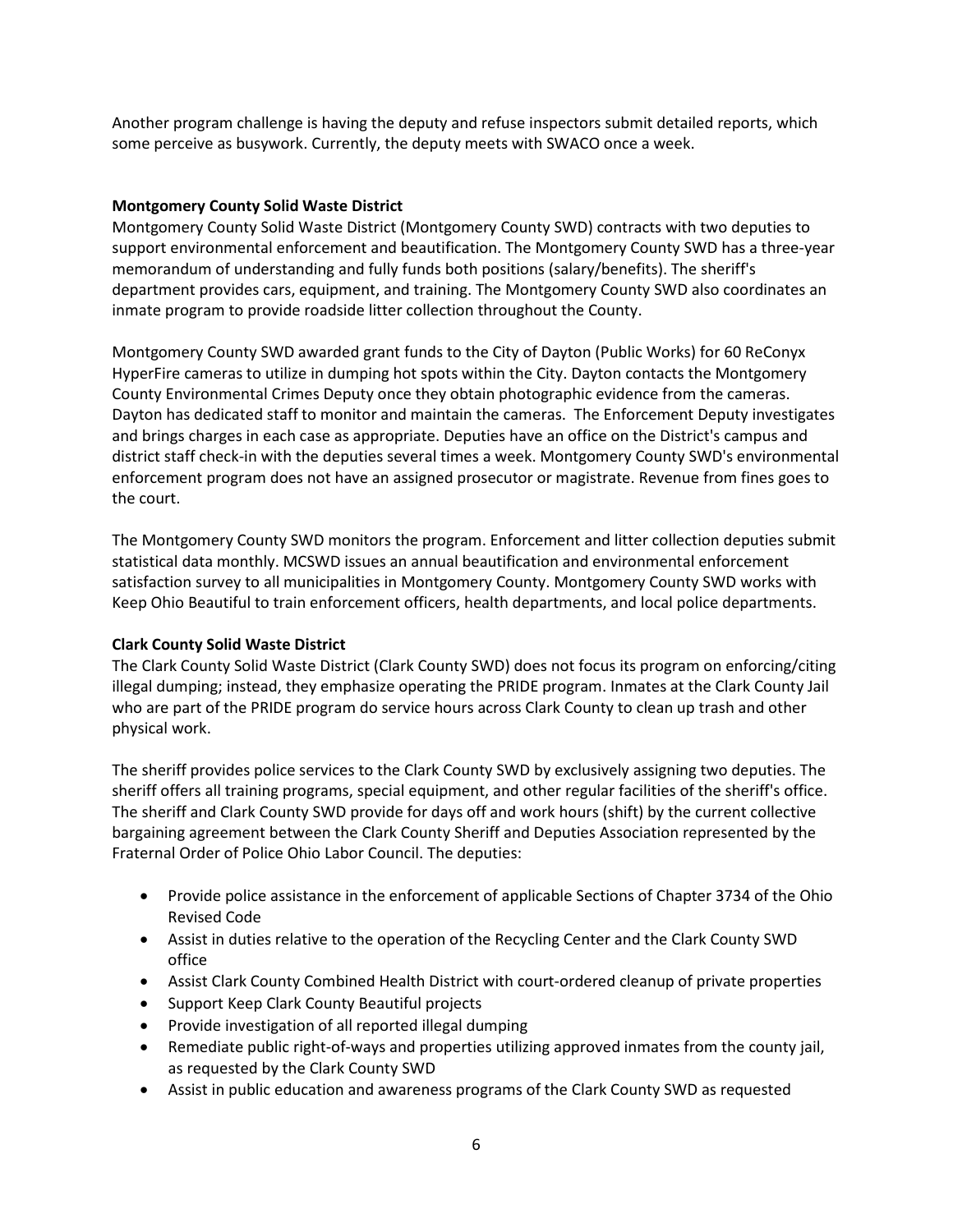- Assist in special projects as determined by the Clark County SWD
- Assist in preparation of grant applications, budgets, and reports that the Clark County SWD requests

The environmental deputies submit quarterly reports on all services performed within 30 days after the end of each quarter. Quarterly reports show how deputies spend funds on personnel, vehicles, equipment, and supplies. Annual reports include a summary of all activity and services performed, and deputies submit the information within 30 days after each year.

## **Cuyahoga County Solid Waste District**

Cuyahoga County's political subdivisions are structured differently than Hamilton County. Of the 59 political subdivisions, only two are townships. The police departments in the cities and villages enforce environmental laws. That being said, the Cuyahoga County Solid Waste District (Cuyahoga District) did coordinate a task force with the City of Cleveland to address open dumping and littering within Cleveland since most of these incidents occur there. The task force includes a sheriff's deputy and three detectives. Cleveland pays their salary, benefits, and vehicles. The Cuyahoga District compensates them for overtime and equipment directly related to environmental enforcement, which was approximately \$19,000 in 2021, and purchased cameras. The Cuyahoga District also pays for two crews to remove waste in rights of ways throughout Cuyahoga County.

The task force was gaining momentum until 2020 and has stalled for several reasons. First is COVID and the county and city staff not being in the office. Also, COVID created a backlog in court cases. Second, the task force had a dedicated judge from the housing court, but he retired. The new judge has not shown an interest in illegal dumping cases. The sheriff's deputy and several detectives also retired. The new detectives are enthusiastic about pursuing illegal dump offenders but are frustrated about the lack of successful prosecution.

The Cuyahoga District has been working on remediating and preventing open dumping on abandoned lots within Cleveland. This assistance included a survey of approximately 17,000 lots to assess the quantity and type of waste dumped on them and extensive outreach and education

#### **Program Gap Analysis**

As part of the program evaluation, the following Environmental Enforcement Program stakeholders were interviewed:

- Deputy Bryan Peak, Hamilton County Sheriff's Office
- Nee Fong Chin, Hamilton County Prosecutor's Office
- Chuck DeJonckheere, Greg Kesterman, and Craig Davidson, HCPH
- Alistair Probst, Keep Cincinnati Beautiful

Based on these interviews, R3Source identified the following strengths and weaknesses of the Environmental Enforcement Program: